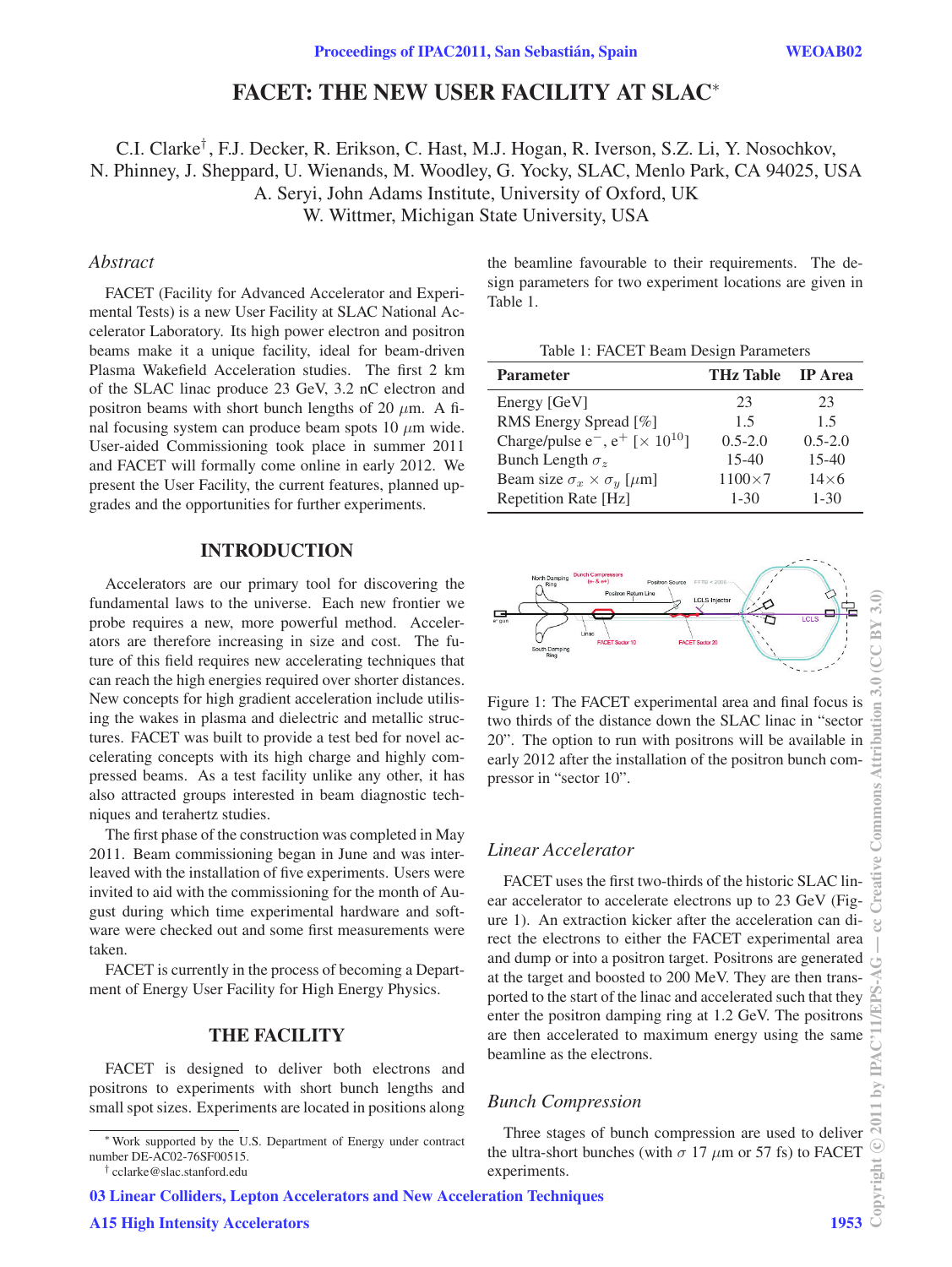The first stage of compression occurs on injection from the damping ring to the linac. The bunches are compressed from 5.5 mm in the damping ring to 1.5 mm in the linac.

The next stage was built in 2002 to compress electron bunches further to ∼50 um. This is a magnetic chicane in Sector 10 of the linac. The energy of the beam is 9 GeV. Currently, only the electron half has been installed. The positron chicane will be built in February 2012 and will be exactly symmetric to the electron chicane.

The third and final compression occurs in another magnetic chicane 20 m upstream of the experimental area. This brings the length of the bunch to a  $\sigma_z$  of ~15 μm. This chicane can be set to compress either electrons or positrons.

# *Final Focus*

The optics in FACET were designed to deliver a small, round beam at the "Interaction Point" (IP). The longitudinal position of the IP can be shifted using upstream quadrupoles. A series of experiments that require small spot sizes can therefore be supported just by changing the optics rather than by switching the experiment in and out of a single IP location.

# *Notch Collimator*

To be installed in the autumn of 2011, the notch collimator will selectively collimate the incoming electron or positron bunches, effectively producing two bunches. In wakefield acceleration studies, these bunches are termed the drive and witness bunch. It will be installed in the middle of the final compression stage where energy is strongly correlated with position.

The collimator will have interchangeable jaws and can deliver two electron bunches or two positron bunches with 100-200  $\mu$ m separation. The collimator is designed to allow for variable charge and duration of the witness bunch and for ramped-charge drive bunches [1].

# *Sailboat Chicane*

A proposed upgrade to the third-stage bunch compressor in sector 20, called the "sailboat chicane", would allow electrons and positrons to both be delivered to the experiments at the same time. The electrons and positrons would not only be sharing the linac, they would be sharing the final focus too. By carefully tuning the positron arm of the sailboat chicane, it would be possible to deliver the positron bunch from half a RF wavelength ahead of the electron bunch (5.25 cm) to 100  $\mu$ m behind the electron bunch.

#### EXPERIMENTAL PROGRAMME

The first round of proposals for FACET have been peerreviewed. Nine proposals and one Letter of Intent were submitted. As part of User Aided Commissioning, five experiments were invited to run. In the first formal run

of FACET beginning February 2012, all five will continue with two more in addition.

The principal area for experiments at FACET is the IP Area (Figure 2) immediately after the final focus system. The optics are designed to focus the beam in this area. Twenty-four feet of optical breadboard support experiments and associated diagnostics. Upstream of the IP Area, there is an eight foot optical table currently used for THz studies. Towards the FACET dump, there is a final optical table currently used for beam diagnostics only.

The experiments are well supported by diagnostics [2]. There are beam position monitors and toroids throughout FACET. Beam profile monitors using optical transition radiation (OTR) and a wirescanner provide beam spot size information in the IP Area. A pyroelectric detector measuring coherent transition radiation (CTR) measures the relative bunch length. Synchrotron x-rays are detected in the third-stage bunch compressor chicane to give a measure of the energy spread of the beam entering FACET's experimental area. As part of the support for acceleration studies, there is an energy spectrometer at the dump using Cherenkov light emitted in a defined air-gap.

#### *Plasma Wakefield Acceleration*

SLAC has a great history of plasma wakefield acceleration (PWFA) with record breaking studies at the Final Focus Test Beam (FFTB) culminating in the successful acceleration of electrons from 42 GeV to 85 GeV in 85 cm [3]. The collaboration will begin at FACET with field-ionised lithium plasma followed by caesium or rubidium plasma.

The experiment will utilise the notch collimator to produce a drive and witness bunch with both electrons and positrons. Plus, in later stages, the plasma will be preionised by a laser.

The apparatus for these studies was installed and fully checked-out with beam in August 2011 [4].

# *Wakefield Acceleration in Dielectric and Metallic Structures*

Other novel concepts for accelerating structures involve wakefields in dielectric or metallic materials. Wakefield tests in structures are common to facilities around the world but FACET is the only facility that offers such high gradient electric fields (multiple GV/m). Previous studies at FFTB indicate that longitudinal breakdown thresholds are in this regime for dielectric structures [5].

The facility provides a vacuum chamber with motorised stages capable of movement on six axes for the use of experiments with short (∼cm) structures. The apparatus was installed and the controls were checked out as part of the User Aided Commissioning.

#### *Bunch Profile Measurement*

Measuring bunch profiles of a few fs in a non-invasive, single-shot manner is a challenge for future light sources

03 Linear Colliders, Lepton Accelerators and New Acceleration Techniques